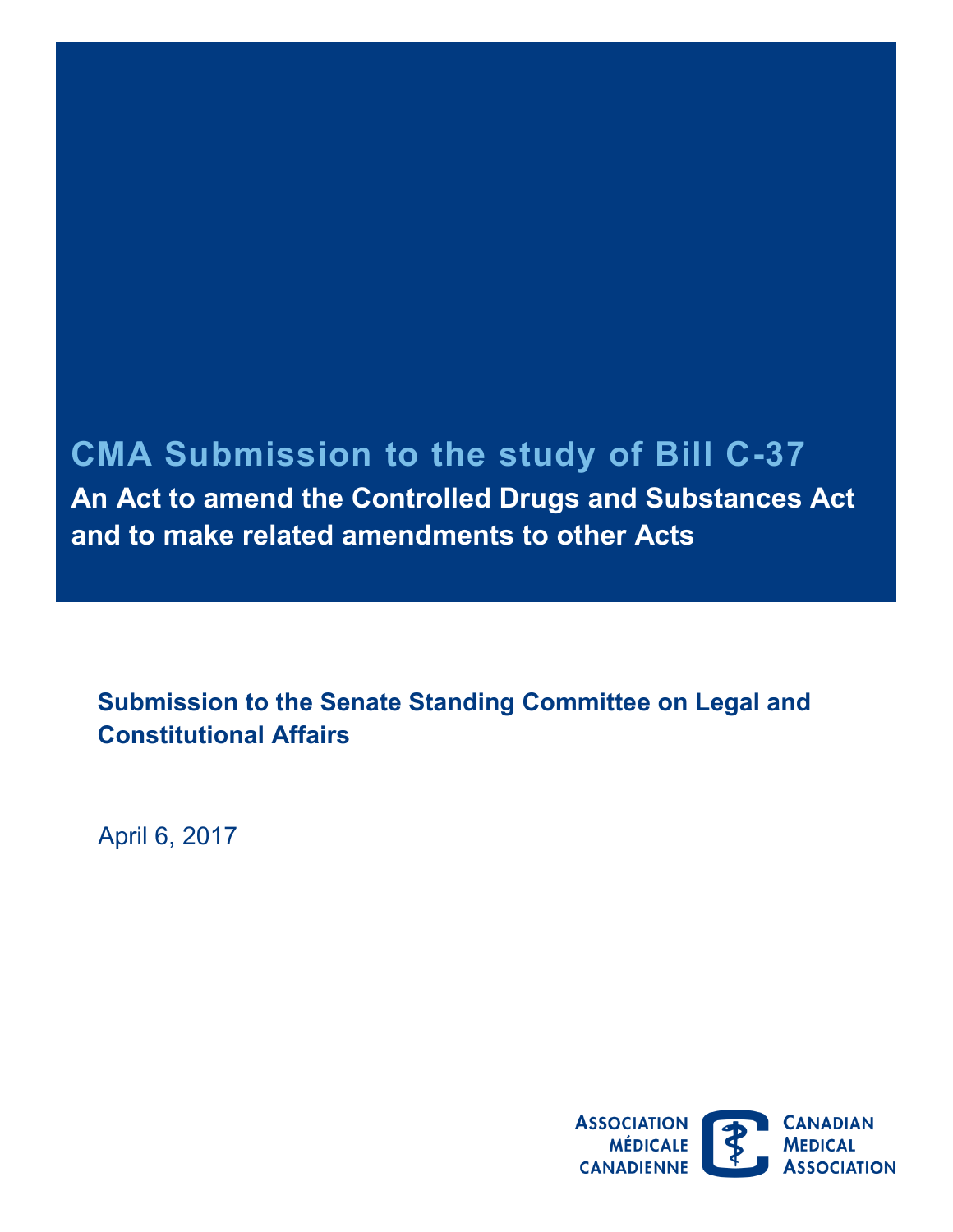Founded in 1867, the CMA's mission is helping physicians care for patients. The Canadian Medical Association (CMA) is the national voice of Canadian physicians.

On behalf of its more than 86,000 members and the Canadian public, the CMA performs a wide variety of functions. Key functions include advocating for health promotion and disease/injury prevention policies and strategies, advocating for access to quality health care, facilitating change within the medical profession, and providing leadership and guidance to physicians to help them influence, manage and adapt to changes in health care delivery.

The CMA is a voluntary professional organization representing the majority of Canada's physicians and comprising 12 provincial and territorial divisions and over 60 national medical organizations.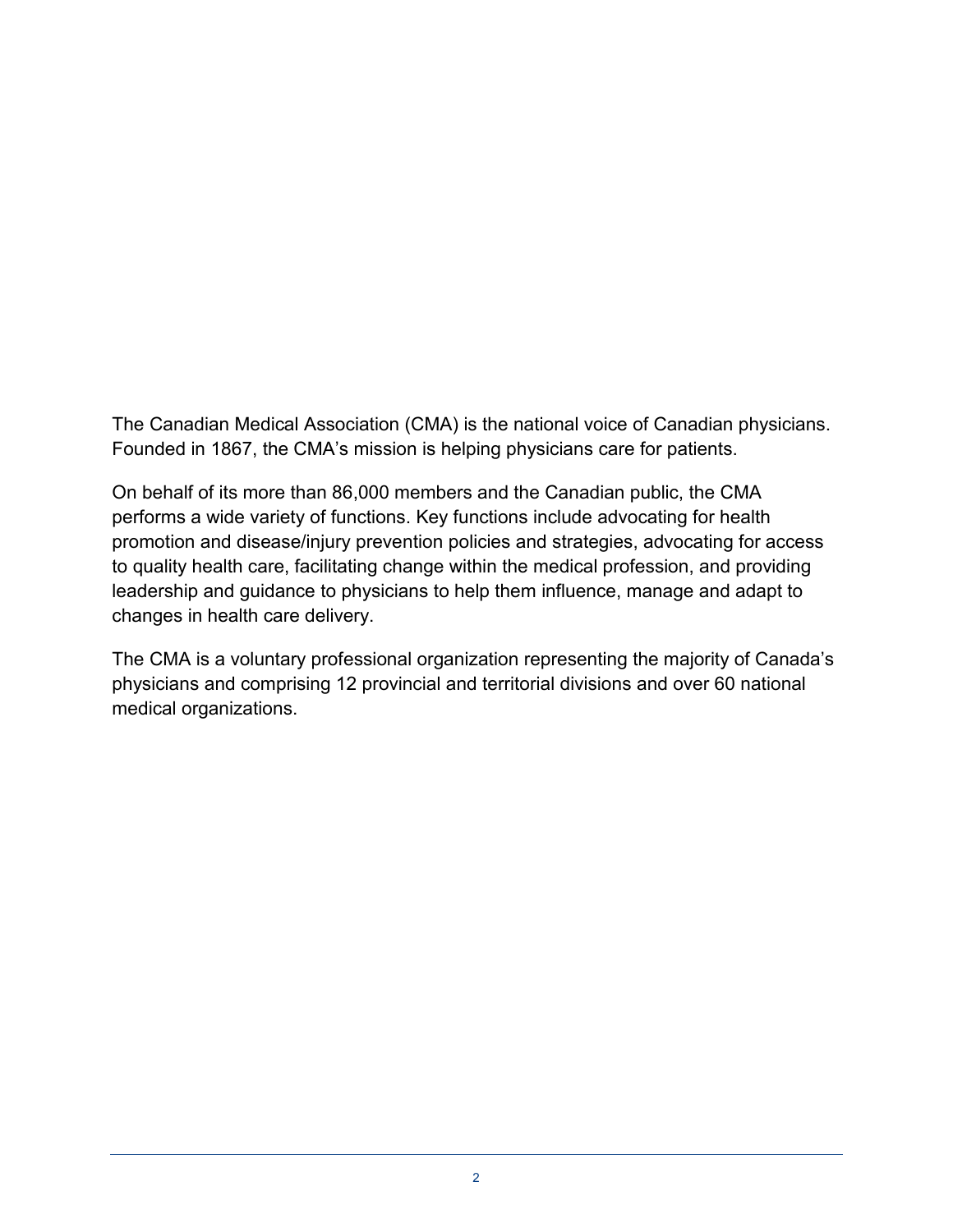## **Introduction**

 $\overline{a}$ 

The Canadian Medical Association (CMA) provides this brief for consideration as part of the Senate Committee on Legal and Constitutional Affairs' study of Bill C-37, *An Act to amend the Controlled Drugs and Substances Act and to make related amendments to other Acts*. [1](#page-5-0)

 The CMA is deeply concerned with the opioid crisis in Canada, with unprecedented levels of harms, including overdose deaths. The crisis is taking a toll on individuals, families and communities, as well as first responders and health professionals at the front lines. The most recent BC Coroner's Report indicates there were about 3.6 illicit drug overdose deaths per day in February 2017, an increase of 72.9% over the number of deaths in February of last year.<sup>2</sup> Other provinces are also facing critical situations.

The CMA welcomes the introduction of Bill C-37, proposed by the Minister of Health to address various portions of the Controlled Drugs and Substances Act (CDSA), among other changes.  $\degree$  We are particularly appreciative, given that this is part of a new federal strategy that promises to "replace the existing National Anti-Drug Strategy with a more balanced approach (…) and restores harm reduction as a core pillar of Canada's drug policy, alongside prevention, treatment and enforcement and supports all pillars with a strong evidence base.<sup>3</sup> This is necessary to ensure a public health approach to drug use and addiction.

This proposed legislation includes various objectives, including "to prohibit the unregistered import of pill presses, and remove the exception currently placed on border officers to only open mail weighing more than 30 grams," (…) to "make it a crime to possess or transport anything intended to be used to produce controlled substances, allow for temporary scheduling of new psychoactive substances, and support faster and safer disposal of seized chemicals and other dangerous substances."<sup>4</sup>

 CMA is supportive of actions by the federal government that advance the work at national, provincial and local levels to address the opioid crisis.

 submission to the Senate Standing Committee on Legal and Constitutional Affairs. *Bill C-2 An Act to*  For further discussion of CMA's position on addiction, harm reduction and supervised consumption sites, as well as terminology, such as supervised consumption sites or supervised injection sites, see CMA's *amend the Controlled Drugs and Substances Act (Respect for Communities Act)*. May 14, 2015. Retrieved from: https://www.cma.ca/Assets/assets-library/document/en/advocacy/submissions/cma-brief[c2-respect-for-communities-act-senate-committee-may-14-2015-english.pdf](https://www.cma.ca/Assets/assets-library/document/en/advocacy/submissions/cma-brief-c2-respect-for-communities-act-senate-committee-may-14-2015-english.pdf)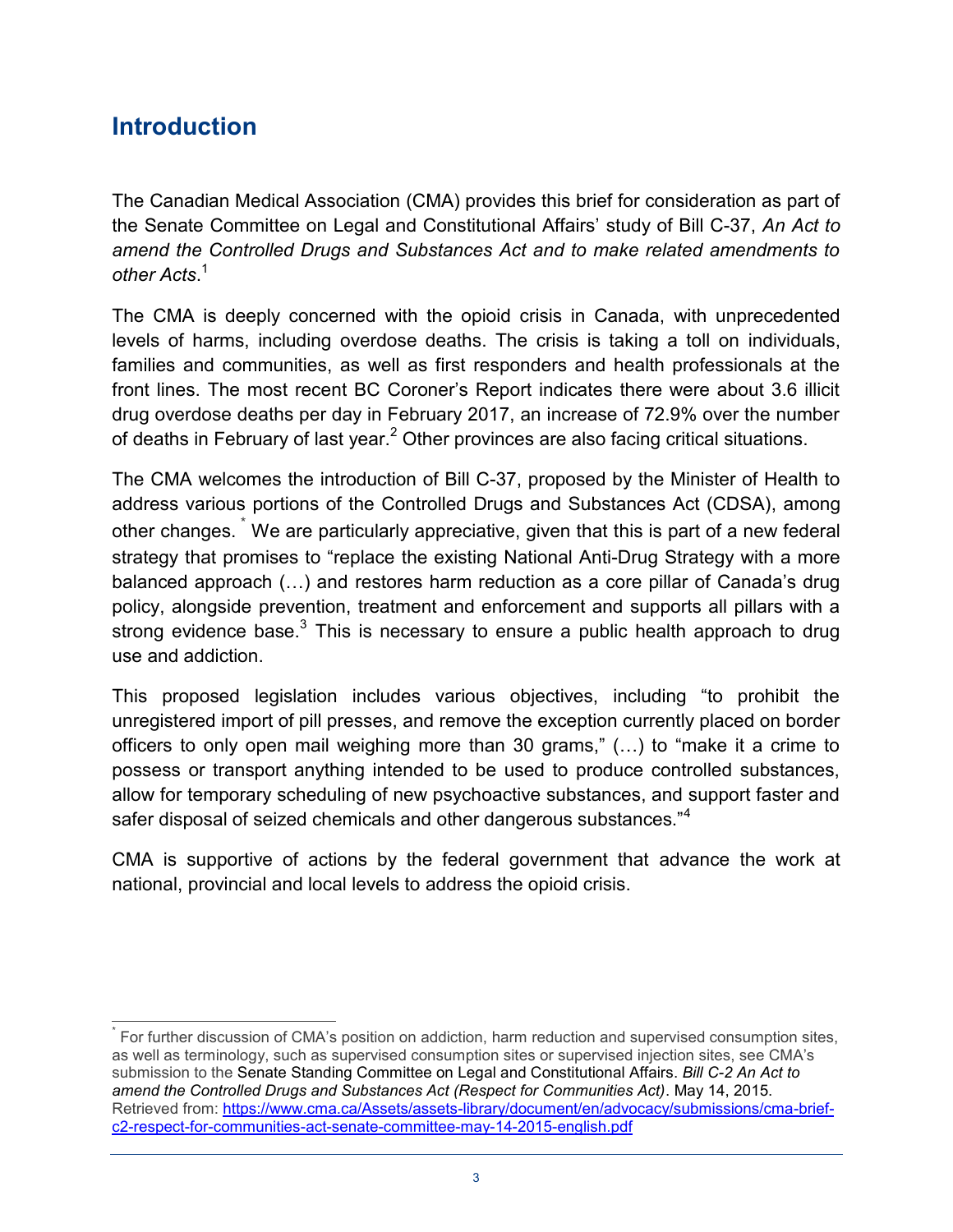## **Application for a Supervised Consumption Site**

 The objective of Bill C-37 that CMA would like to provide recommendations for is the one that seeks to "simplify the process of applying for an exemption that would allow certain activities to take place at a supervised consumption site, as well as the process of applying for subsequent exemptions.<sup>5</sup>

 The Bill proposes to repeal the 26 requirements to apply for an exemption to the CDSA, in Section 56.1, established by the *Respect for Communities Act (*former Bill C-2<sup>6</sup>). The services."<sup>7</sup> CMA supports the repeal, as we have repeatedly called for the withdrawal of the amendments made by former Bill C-2, and their replacement with "legislation that recognizes the unequivocal evidence of benefits of supervised consumption sites, that was accepted by the Supreme Court. Legislation would enhance access to health services, which include prevention, harm reduction and treatment services in communities where the evidence has shown they would benefit from such health

 Bill C-37 proposes to replace those 26 requirements with the five elements cited in the 2011 Supreme Court of Canada unanimous ruling on Insite<sup>8</sup>, Vancouver's supervised injection site. These elements are, "evidence, if any, on:

- the impact of such a facility on crime rates,
- the local conditions indicating a need for such a supervised injection site,
- the regulatory structure in place to support the facility,
- the resources available to support its maintenance and
- expressions of community support or opposition." $9$

 These elements are proposed to reduce the unnecessary obstacles and burdens on local health departments and community organizations that would deter the creation of new supervised consumption sites, even when the health and safety benefits have been clearly established.

Because of this cumbersome process, the BC Ministry of Health recently authorized the creation of "overdose prevention sites" in various locations where there are concerning numbers of overdose deaths, while the ministry "wait(s) for Health Canada approval of supervised consumption services".<sup>10</sup> This was after the creation of unsanctioned popup sites by community groups in the downtown eastside.<sup>11</sup> Only Insite and the Dr Peter Centre operate with approved exemptions to date, with Montreal having recently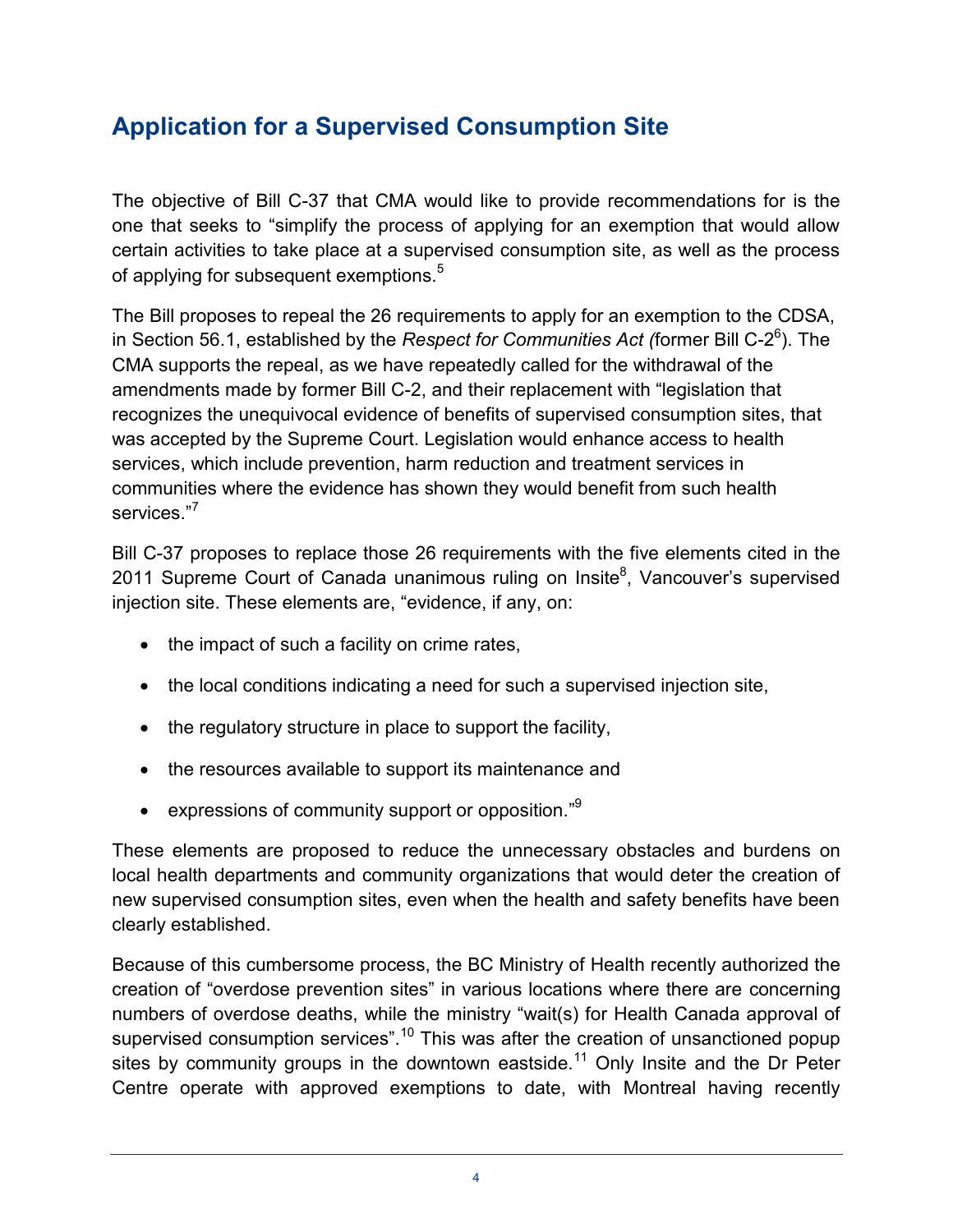received approval for three sites.<sup>12</sup> Many other applications have been submitted for sites in Vancouver, Victoria, Toronto and Ottawa, and others are in preparation.

 Although a welcome reduction to only five elements, the CMA believes that these elements require more clarity, as they can be subject to interpretation, and undue influence, and could still demand unnecessary and significant time and resources on the part of provincial and local agencies. As well, the present crisis would require an expedited process that would not delay local responses to the crisis.

Hence, our first recommendation is that there be provisions for an expedited review, at the request of provincial or territorial ministries of health, for situations in which there is an immediate need for such sites.

 Further, CMA recommends that the elements required for an application for opening a supervised consumption site proposed in Bill C-37 be more clearly defined and simplified in order not to require unnecessary and extensive resources and funding by local public health authorities and community agencies.

 The central element to be considered is that of "the local conditions indicating a need for such a supervised injection site". Local health authorities and community organizations struggle with the issues related to drug use, including rising rates of infections, overdoses and deaths, and this is the fundamental reason to open a supervised consumption site.

consumption site.<br>The regulatory structure and the resources available to support a supervised regularly for any health service, given the need to provide care with reduced risk of consumption site's maintenance are issues that local health authorities deal with liability.

 The impact of a facility on crime rates is difficult to quantify before such a site is created. operation."<sup>13</sup> As well, the crime rate is not only influenced by the existence or not of a site, but by many other factors, such as unemployment and enforcement resources. A Further, the government must consider the experience of the many sites both in Canada and internationally, where law and order have improved in the areas surrounding those sites. The Supreme Court stated that there has been "no discernible negative impact on the public safety and health objectives of Canada during its [Insite's] eight years of site would necessarily be located where there are high rates of drug use, for the very purpose of offering people who use drugs much needed harm reduction and support services.

 The last element, expressions of community support or opposition, should not represent a burden to applicants. As stated in our brief on Bill C-2, "although public opinion might initially be against the introduction of such facilities, public acceptance of supervised consumption sites is considerably high in most of the locations where they have been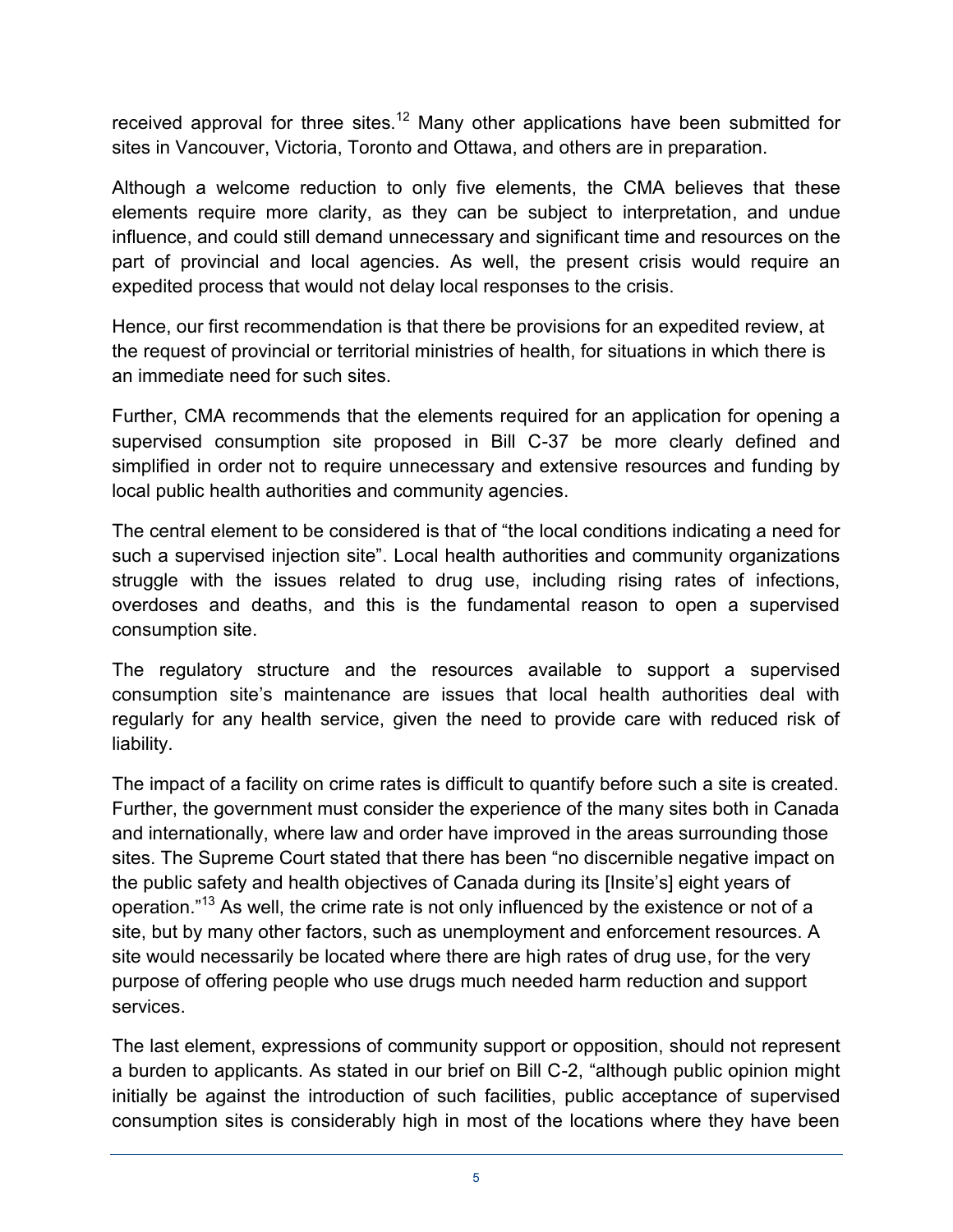neighbourhoods and local authorities are usually involved in the good functioning of the established, in both Vancouver sites and in European countries.<sup>"14</sup> Communities, facilities through cooperation and communication.<sup>15</sup>

Bill C-2 is an example of how this element could be interpreted. There was an extensive list of letters of opinion required, including from representatives of local police and local and provincial governments (ministers of health and public safety), chief public health officer, professional licensing authorities for physicians and for nurses, as well as reports from community consultations.<sup>16</sup> Such a requirement represented a cumbersome and unnecessary burden.

 The CMA looks forward to continued collaboration with the federal government and other organizations in the development of further action as part of the much needed comprehensive approach to address the opioid crisis.

## **Recommendations**

 $\overline{\phantom{a}}$ 

- 1. The CMA recommends that there be provisions for an expedited review, at the request of provincial or territorial ministries of health, for situations in which there is an immediate need for such sites.
- 2. The CMA recommends that the elements required for an exemption application to the CDSA to open a supervised consumption site, proposed in Bill C-37, be clearly defined and simplified in order not to require unnecessary and extensive resources and funding by local public health authorities and community agencies.

*<http://www.parl.gc.ca/HousePublications/Publication.aspx?Language=E&Mode=1&DocId=8769825>*

<span id="page-5-0"></span> $^1$  Bill C-37, An Act to amend the Controlled Drugs and Substances Act and to make related amendments  $^1$ *to other Acts. Retrieved from:* 

<span id="page-5-1"></span><sup>2</sup> British Columbia Coroners Service. Coroners Report. *Illicit Drug Overdose Deaths in BC:* January 1, 2007 – February 28, 2017. Retrieved from: [http://www2.gov.bc.ca/assets/gov/public-safety-and](http://www2.gov.bc.ca/assets/gov/public-safety-and-emergency-services/death-investigation/statistical/illicit-drug.pdf)[emergency-services/death-investigation/statistical/illicit-drug.pdf](http://www2.gov.bc.ca/assets/gov/public-safety-and-emergency-services/death-investigation/statistical/illicit-drug.pdf) 

<span id="page-5-2"></span>http://news.gc.ca/web/article-en.do?nid=1168519 3 Health Canada *"Government of Canada announces new comprehensive drug strategy supported by proposed legislative changes".* News release. December 12, 2016. Retrieved from:

<sup>&</sup>lt;sup>4</sup> Health Canada "Government of Canada announces new comprehensive drug strategy supported by *proposed legislative changes".* News release. December 12, 2016. Retrieved from: <http://news.gc.ca/web/article-en.do?nid=1168519>